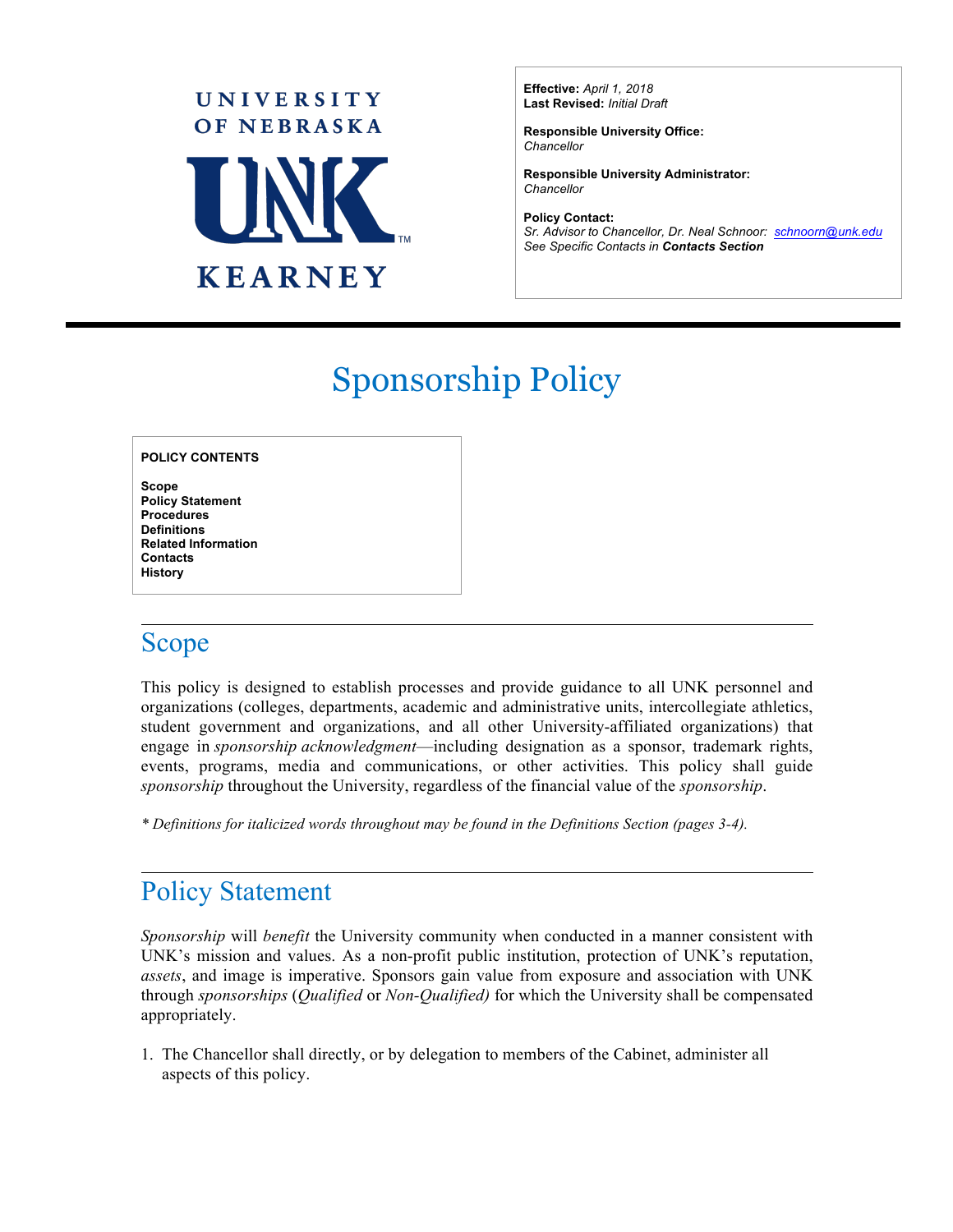- (a) The Chancellor will directly oversee all *development* agreements involving the UNK campus in collaboration with UNK/NU Chief Foundation Officers and NU Officers and may delegate campus *development* oversight and compliance to Vice Chancellors, Deans and Directors.
- (b) The Chancellor delegates responsibility for compliance and oversight of *sponsored projects* to UNK's Chief Academic Officer and Office of Sponsored Programs & Research Development.
- (c) The Chancellor delegates responsibility for all other *sponsorship* agreements to UNK's Vice Chancellor for Business and Finance (VCBF) and Asst. Vice Chancellor for Communications and Community Relations (VCCCR). Together, the VCBF and VCCCR will work collaboratively with UNK units/personnel to:
	- (1) review and approve agreements;
	- (2) conduct due diligence reviews as necessary—ensuring appropriate campus representation;
	- (3) set forth all *sponsorship* terms in clear contractual agreements/memoranda of understanding;
	- (4) provide monthly updates to keep the Cabinet apprised of all *sponsorships*
	- (5) secure Cabinet approval for agreements that exceed \$10,000
	- (6) ensure that placement of sponsor acknowledgment (name, logo, trademark, advertising, e.g.) shall be in compliance with UNK and NU policies/guidelines; at minimum placement shall require approval of the VCBF & VCCCR (Cabinet, Chancellor, President/Regents, Foundation as required/appropriate) and requests for placement of sponsor acknowledgment on UNK facilities or property that are unique or an exception to UNK/NU policy must be reviewed and approved by the Chancellor under advisement of the Cabinet.
- 2. Criteria for evaluating *sponsorships* include, but are not confined to:
	- (a) *benefit* offered to the UNK community, or a portion/unit thereof, in exchange for the value offered in cash, *advertising* or *In-Kind* compensation;
	- (b) alignment with UNK's mission and core values; and
	- (c) the sponsor's values, reputation, brand, public perception.
- 3. All *sponsorships* will abide by UNK, NU, and NCAA policies and associated brand, logo, trademark and *licensing* policies, guidelines and procedures.
- 4. UNK's Chancellor and VCBF retain the right to dissolve a *sponsorship* relationship if a sponsor does not meet University standards or deliver on agreed upon terms.

#### Procedures

Both external and internal (UNK personnel) individuals/entities wishing to enter into a *sponsorship* agreement shall pursue one of the following pathways:

1. *Development* (Donor): contact UNK Foundation or UNK Chancellor's Office.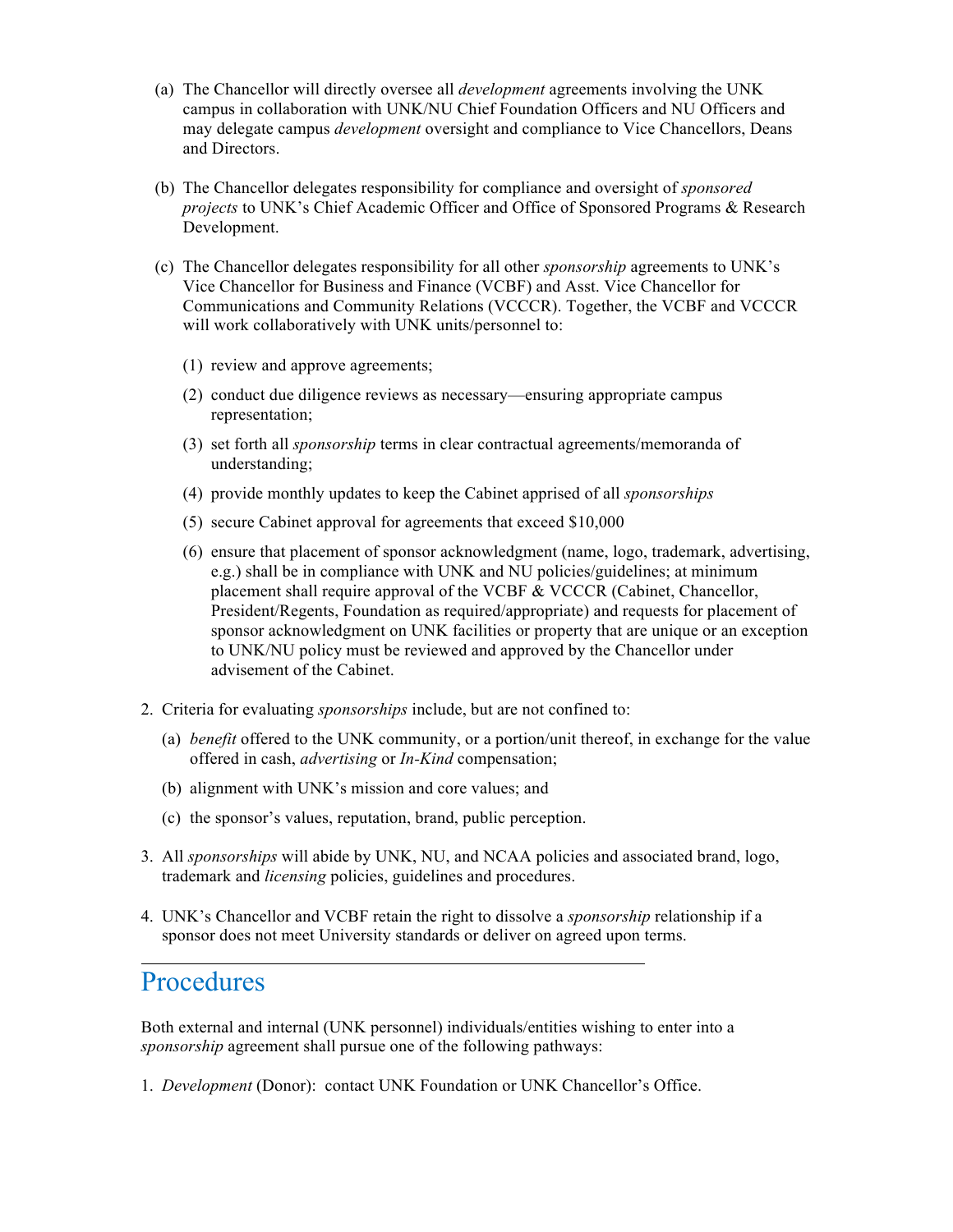- 2. *Sponsored Project*: contact UNK Office of Sponsored Projects and Research Development.
- 3. All other *Sponsorships*: contact UNK Vice Chancellor of Business and Finance or Assistant Vice Chancellor for Communications and Community Relations.

## Definitions

**Acknowledgment** is a term used to signify the recognition of sponsorship support. Typical acknowledgment may include logo placement and/or sponsor information in the media and communications associated with a University event or activity being supported by the sponsor.

**Advertising** is a paid service purchased by an entity.

**Asset** is a term used to describe the tangible items, programs, services, or activities owned by the University that provide a benefit to sponsors. These include, but are not limited to, marks, logos, signage, websites, materials related to activities supported by the sponsor, venues, media, events, programs, tickets, hospitality opportunities, and merchandise.

**Benefits** are any item or service provided to a sponsor in return for the sponsorship of a University activity, event, or program. Examples may include, but are not limited to, acknowledgment, event tickets, food and beverages, merchandise, or access to University services (i.e. meeting rooms, job boards, etc.).

**Foundation** includes UNK development and alumni functions, which engage stakeholders in meaningful interactions that foster pride, advocacy, and private support for the University. University development and alumni staff members work with internal constituents, including deans, faculty, and staff, and external constituents—philanthropic individuals as well as private gift- and grant-making organizations—to cultivate resources and relationships that advance the mission of the University.

**Gifts** are the voluntary provision of external support without any requirement of economic or other tangible benefit in return. Gifts may be made by individuals as well as by private organizations, and they may be designated for a specific purpose or left unrestricted by the donor. This includes underwriting gift support regarding events, media and communications.

**In-Kind** is a product or service provided by a sponsor in lieu of cash to a campus, school, college, department, unit, or student organization as part of a sponsorship agreement.

**Licensing** is a contractual agreement that allows the use of University marks, images, songs, and words for approved applications in exchange for a royalty payment to the University.

**Non-Qualified Sponsorship** is a sponsorship where the financial, or other support, does not meet IRS guidelines for qualified sponsorship payments and would not be exempt from Unrelated Business Income Tax (UBIT). For detailed information on UBIT, contact the University's Finance Office.

**Qualified Sponsorship** is a sponsorship where the financial, or other support, meets the IRS guidelines for qualified sponsorship payments. Qualified sponsorship payments are exempt from Unrelated Business Income Tax (UBIT). For detailed information on UBIT, contact the University's Finance Office.